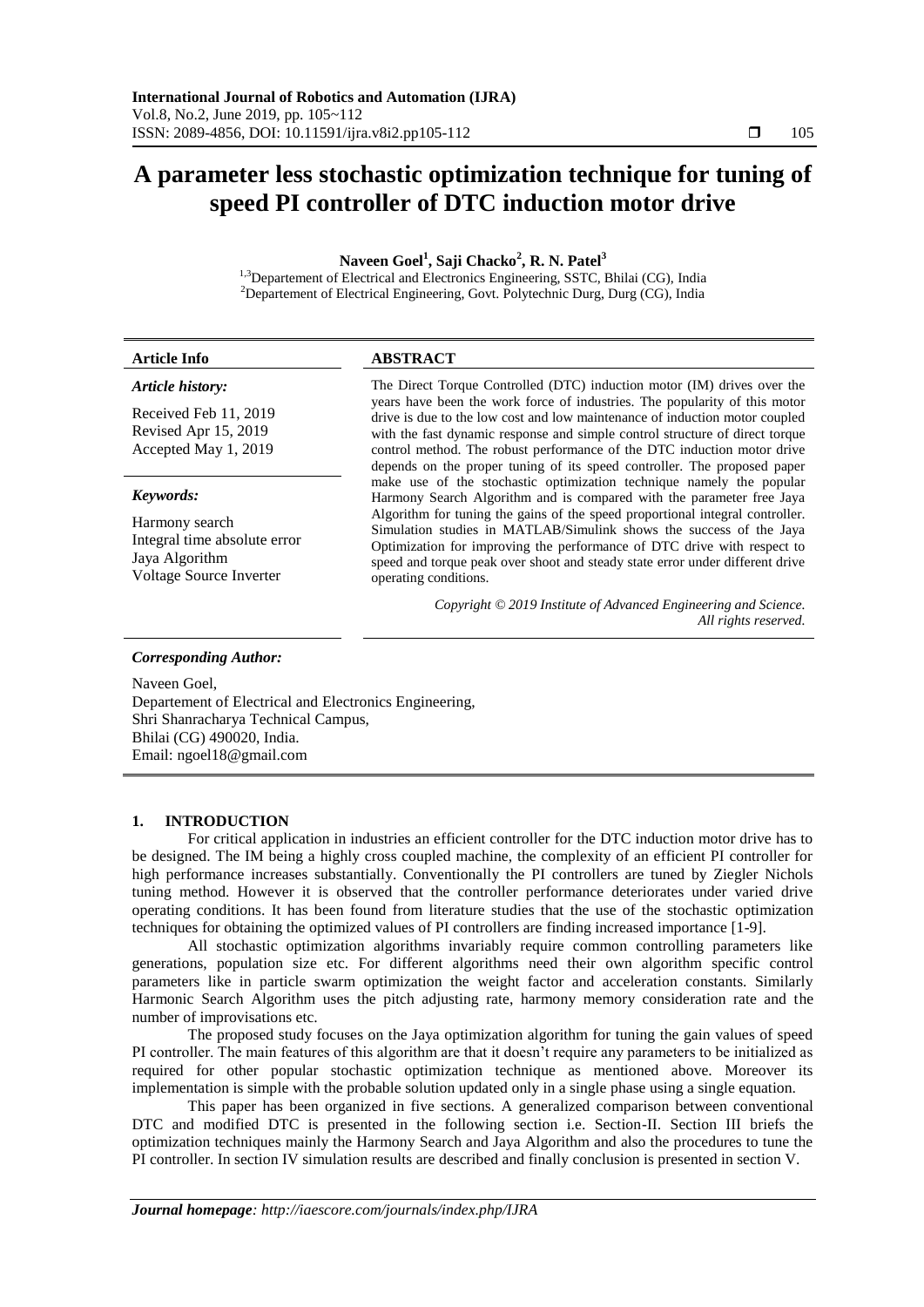### **2. DIRECT TORQUE CONTROL**

In a conventional DTC drive the IM is fed by VSI with the pulses for the switches obtained from the torque and flux hysteresis controllers. For the flux and torque hysteresis controllers the error of actual and reference values of torque and flux are used. The actual stator flux values in stationary d-q frame as shown in (3) are obtained from (1) and (2).

$$
\psi_{ds} = \int (V_{ds} - i_{ds} R_s) dt \tag{1}
$$

$$
\psi_{qs} = \int (V_{qs} - i_{qs} R_s) dt \tag{2}
$$

Where,  $v_{qs}$ ,  $v_{ds}$  and currents  $i_{ds}$ ,  $i_{qs}$  are the transformed voltages and currents obtained from measured stator voltages  $v_{abc}$  and currents  $i_{abc}$  (3)

$$
\psi_s = \sqrt{\left(\psi_{qs}^2 + \psi_{ds}^2\right)}
$$
\n(3)

Similarly the actual value of electromagnetic torque is given by (4).

$$
T_e = (3/2)(P/2)(i_{qs}\psi_{ds} - i_{ds}\psi_{qs})
$$
\n(4)

The limitation of conventional DTC is that the errors in torque and flux are within the specified band limits and thus limiting the range of switching selection for inverter. The proposed study makes use of the modified DTC controller where the hysteresis controllers for torque and flux are substituted by PI controllers as shown in Figure 1. The modification results in reducing the ripples in the developed torque of a conventional DTC IM drive without increasing the complexity using increased number of sectors required for space vector modulated inverter as reported in literature [10-13].



Figure 1. Block diagram of modified DTC using PI controllers

## **3. PI CONTROLLER TUNING USING STOCHASTIC ALGORITHM**

### **3.1. Pi controller**

In the modified DTC the error between the actual and reference speed of motor is processed by the speed PI controller to produce a torque command  $T_e^*$  [14]-[15] as shown in Figure 2. Conventionally the gain values of PI controllers are obtained by following the tuning procedures of Ziegler Nichols method. It has been found from literature studies that proper tuned gain values of the speed PI controller is vital for enhancing the dynamic and steady state performance of a DTC drives. The proposed work focuses on the features of the stochastic optimization techniques in obtaining tuned gain values as discussed below.

#### **3.2. Harmony search**

HS proposed by Zong Woo Geem [16] is mostly not exaggerated by the size and nonlinearity of the problem. The concept of HSA is simple, easy to implement with less number of parameters. HS algorithm is inspired by the improvisation process of musicians and it is a phenomenon-mimicking algorithm. The correlation in between improvisation and optimization are as follows [17-19]: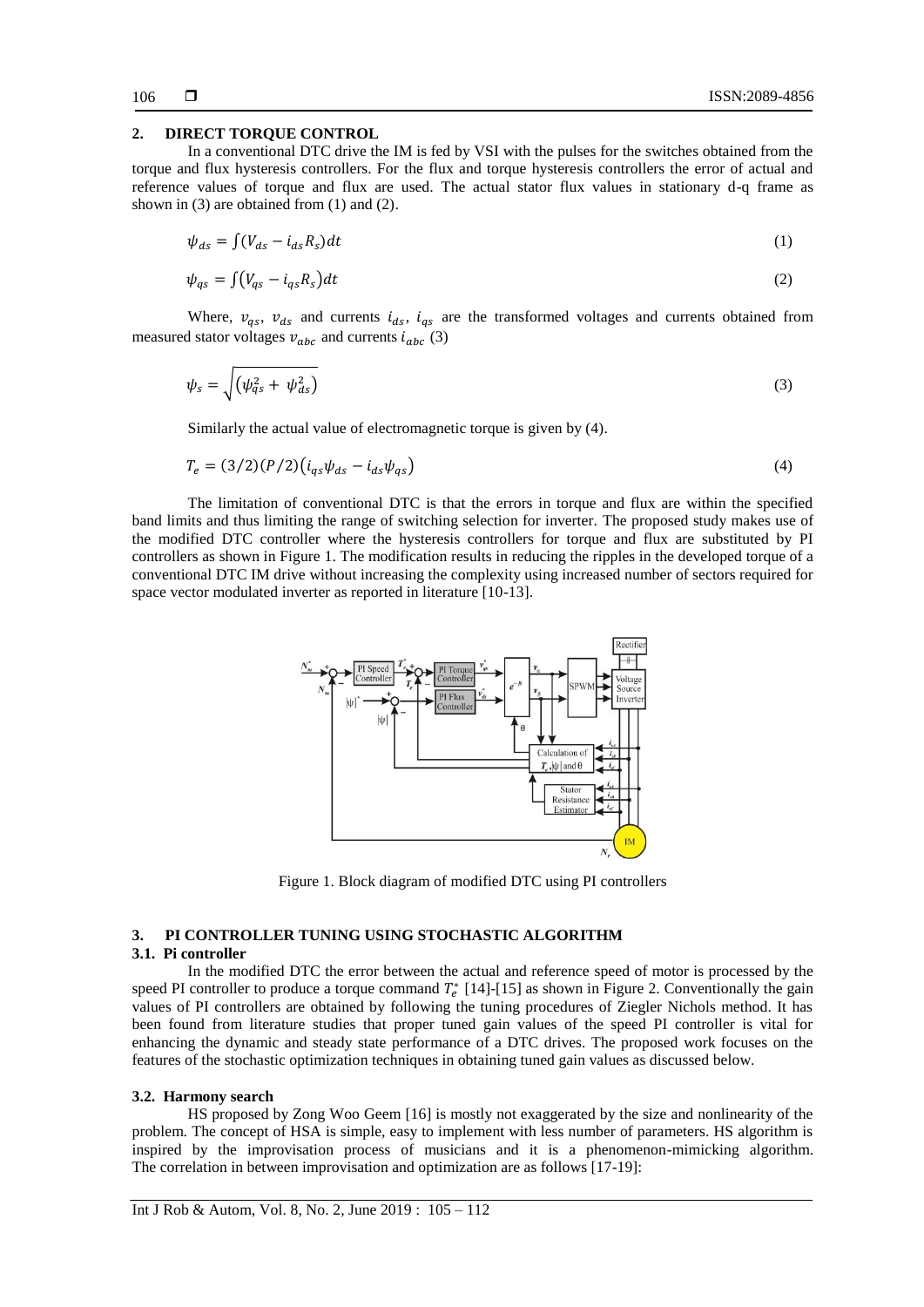- Each musician corresponds to each decision variable.
- The decision variable's value range corresponds to musical instrument's pitch range.
- Musical harmony at a certain time corresponds to the solution vector at certain iteration.
- Objective function to be minimized or maximized corresponds to Audience's aesthetics.
- The main steps of Harmony Search Algorithm are as follows:
- Initialize population size, number of design variables and termination criteria
- Identify best and worst solution.
- Improve harmony based on above solution.
- Check for termination condition.
- Report the optimum solution

The parameters of HS algorithm are given in Table 1.



Figure 2. Block diagram of speed PI controller

|  | Table 1. Optimization parameters |  |
|--|----------------------------------|--|
|--|----------------------------------|--|

| Harmony Search                            |        | Jaya Algorithm                |        |
|-------------------------------------------|--------|-------------------------------|--------|
| <b>Controlling Parameters</b>             | Values | <b>Controlling Parameters</b> | Values |
| Population size                           | 10     | Population size               | 10     |
| Max. No. of Iteration                     | 20     | Max. No. of Iteration         | 20     |
| <b>Harmony Memory</b><br>Considering Rate | 0.95   |                               |        |
| <b>Pitch Adjustment Rate</b>              | 0.3    |                               |        |
| Band width (bw)                           | 0.2    |                               |        |

#### **3.3. Jaya algorithm**

This algorithm is based on the concept that the solution obtained for a given problem should move towards the best solution and should avoid the worst solution [20]. The algorithm is as follows. Let there be a objective function  $f(x)$  with "m" number of design variables which is to be minimized or maximized. The "m" number of candidates can be assumed to have "n" number of candidate solution (i.e. population size,  $f = 1, 2, 3, ..., n$ . Let the best candidate best obtains the best value of  $f(x)$ in the entire candidate solutions and the worst candidate worst obtains the worst value of  $f(x)$  in the entire candidate solutions. If  $X_{i,j,k}$  is the value of the  $i_{th}$  variable for the  $j_{th}$  candidate for the  $k_{th}$  iteration, then this value of  $X_{i,j,k}$  is modified as  $X_{i+1,j,k}$  given in (5).

$$
X_{i+1,j,k} = X_{i,j,k} + r_{i,j,1}(X_{i,j,best} - |X_{i,j,k}|) - r_{i,j,2}(X_{i,j,worst} - |X_{i,j,k}|)
$$
\n(5)

In the above equation,  $X_{i,j,best}$  = best candidate value for variable i and  $X_{i,j,worst}$  = worst candidate value for variable.  $r_{i,j,1}$  and  $r_{i,j,2}$  are the two random numbers for the  $i_{th}$  variable during the  $k_{th}$  iteration in the range [0, 1]. The random numbers  $r_{i,j,1}$  and  $r_{i,j,2}$  acts as scaling factors. The second term of (5) indicates the tendency of the solution to move closer to the best solution and the third term indicates the tendency of the solution to avoid the worst solution.  $X_{i+1,j,k}$  is accepted if it gives better objective function value. Figure 3 shows the flow chart of Jaya Algorithm. For both the stochastic algorithm the termination condition is fulfilled by the number of iteration which is kept same in both.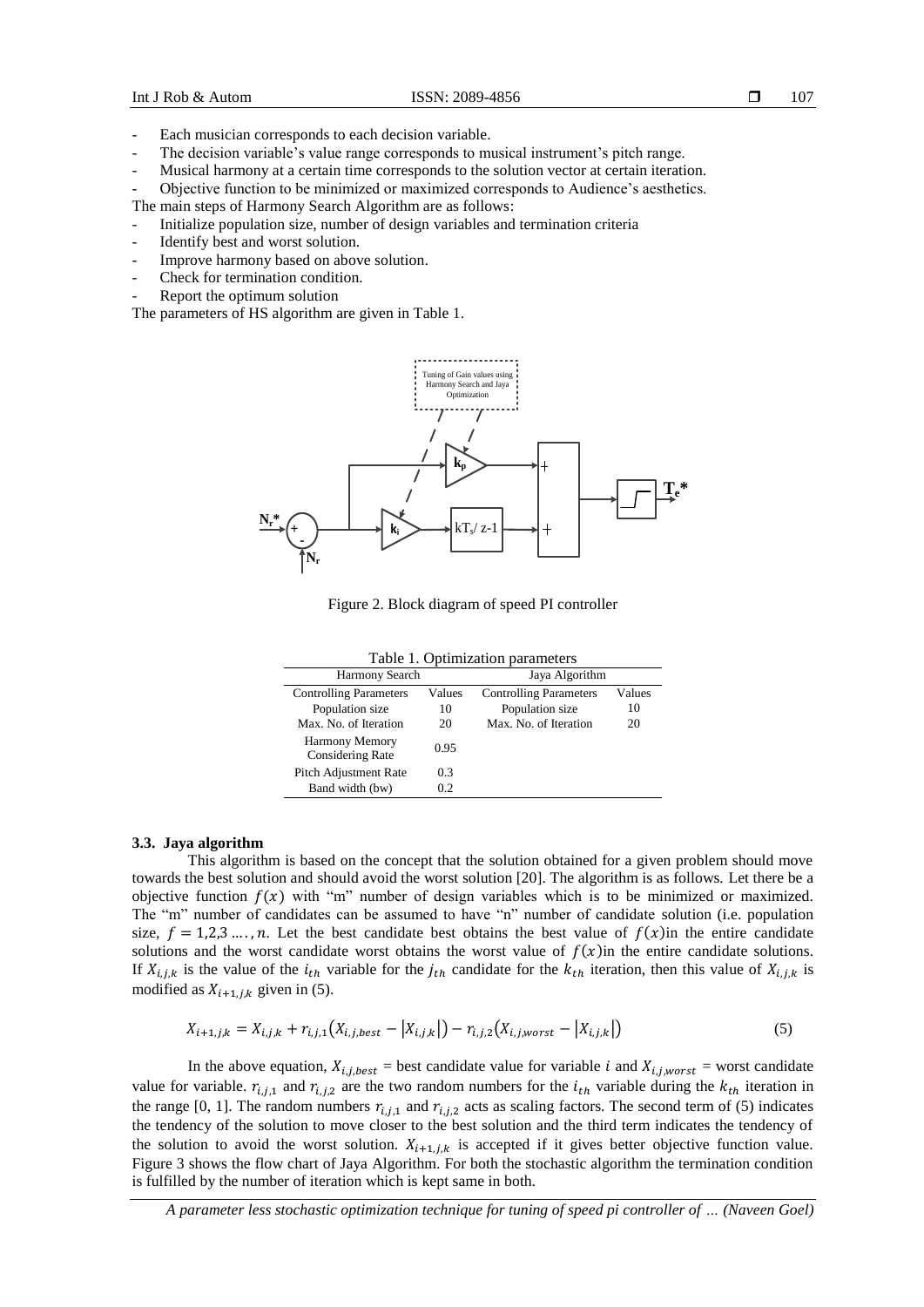

Figure 3. Flow chart of JAYA optimization

In this work, an Integral Time Absolute Error (ITAE) objective function is chosen for both the optimization technique. The objective function is given as in (6).

$$
f(x) = \int_0^T t \, |\Delta N| \tag{6}
$$

Where  $\Delta N = N_r^* - N_r$  and T is the total simulation time. For steady T is taken as 10 sec. The optimized values of speed PI controller, corresponding objective function values and total run time of simulation are given in Table 2.

Table 2.  $k_p, k_i$  and objective function values of optimization techniques

| . .                       |               |               |
|---------------------------|---------------|---------------|
| Parameters                | НS            | JA            |
| $\kappa_p$                | 2.0885        | 0.64194       |
| k,                        | 27.3784       | 29.0891       |
| <b>Objective Function</b> | $4.0565e+005$ | $4.03858e+05$ |
| Total Run Time (s)        | 17214.920     | 2039.624      |

## **4. RESULTS AND DISCUSSION**

The modified DTC drive with the optimized gain values  $k_p$  and  $k_i$  of the speed controller is simulated in MATLAB/Simulink. The comparative analysis of the performance of the modified DTC drive for the HS and JAYA algorithm under different drive conditions are demonstrated with graph and tables. The performance analysis is made with reference to rise time, settling time and over shoot of the actual speed with respect to its reference values.

#### **4.1. Case-I: Constant speed and constant load torque**

The simulation study is first carried out at constant speed of 1000 rpm with constant load torque showing the condition of a lathe drive as shown in Figure 4. From the zoomed speed response results it is observed that although there is an overshoot in the actual speed during starting transient for the speed controller with Jaya tuned gain values. However its rise time and settling time are lesser than the HS tuned speed controller. The performance comparison of the two speed PI controllers are summarised in Table 3. Figure 5 shows the comparison of the rise time, settling time and peak overshoot of the speed of the drive using graph for the proposed optimization techniques.

| Table 3. Comparison of performance of drive at constant speed |  |  |  |
|---------------------------------------------------------------|--|--|--|
|---------------------------------------------------------------|--|--|--|

| Parameters          | HS     |        |
|---------------------|--------|--------|
| Rise Time(s)        | 0.0732 | 0.0734 |
| Settling Time (s)   | 0.1245 | 0.1239 |
| % Over shoot (in %) | 0.8245 | 0.7191 |
| Peak (rpm)          | 1008.2 | 1007.2 |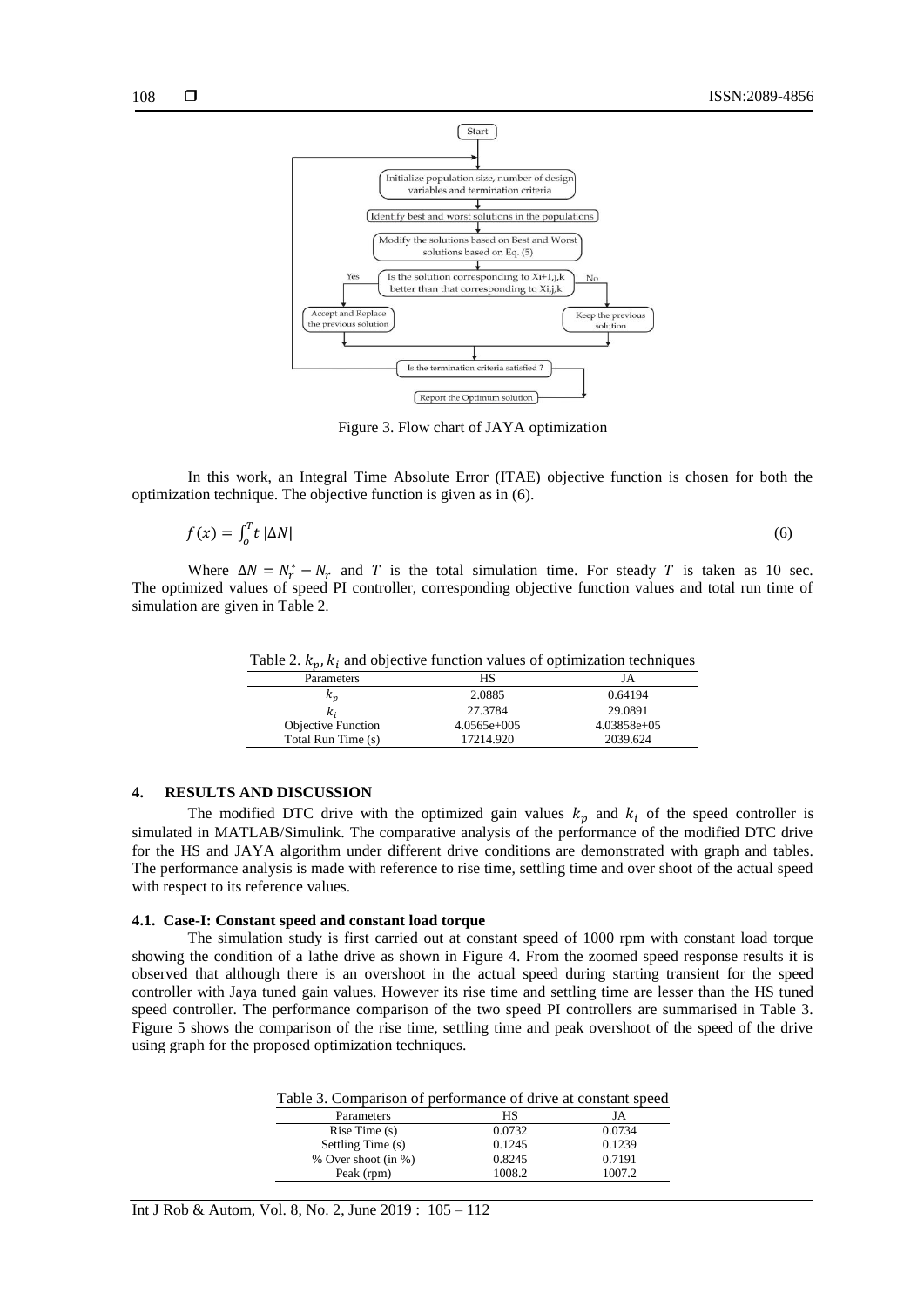0 1 2 3 4 5 6 7 8 9 10  $-200 ^{\circ}$ 200 400 600 800 <mark>(\*</mark> 1000 1200 time (s) Nr (rpm) 0.12 0.14 0.16 0.18 0.2 980 1000<sub>H</sub> 1020 1040<sub>m</sub> Nr Nr with HS Nr with JAYA

Figure 4. Speed  $(N_r)$  response at constant speed  $(N_r^*)$  and constant load torque  $(T_L)$ 



109

Figure 5. Graph showing the rise time, settling time and normalized rotor speed  $(N_r/N_r^*)$  of drive in case I

Studies on the response of developed torque were also carried out as shown in Figure 6. It is seen that during transient the torque ripples of the JAYA tuned DTC drive is less than the HS based DTC drive. Moreover it is observed that there are no torque ripples during steady state conditions with low settling time. The same observation is made for the stator flux as shown in Figure 7.



Figure 6. Response of developed torque  $(T_e)$  at constant speed  $(N_r^*)$  and constant load torque  $(T_L)$ 



Figure 7. Stator flux response at constant speed  $(N_r^*)$ and constant load torque  $(T_L)$ 

# **4.2. Case-II: Speed variation at constant load torque**

The DTC drive is now subjected to a condition with speed profile as shown in Figure 8 and at rated load torque of 5 Nm. The speed profile depicts the operating condition of a typical overhead crane. It is observed in Figure 8 that the DTC drive tracks the reference speed profile smoothly. However, it is seen that the settling time of the JA- PI speed controller is low as compared to the HS-PI speed controller. The enhanced performance of JA tuned controller with regard to peak overshoot and % overshoot is also observed during drive starting condition. The performance comparison of the two speed PI controllers is given in Table 4 and through graph as shown in Figure 9.

| l able 4. Comparison of performance of drive at variable spe |           |        |
|--------------------------------------------------------------|-----------|--------|
| Parameters                                                   | <b>HS</b> | JA     |
| Rise Time(s)                                                 | 0.0434    | 0.0434 |
| Settling Time (s)                                            | 0.1053    | 0.1030 |
| % Over shoot (in %)                                          | 2.4664    | 2.2187 |
| Peak (rpm)                                                   | 409.88    | 408.95 |

Table 4. Comparison of performance of drive at variable speed

One of the major drawbacks of DTC drive is the torque ripples. Figure 10 shows the simulation results of the electromagnetic torque  $T_e$  developed. On comparison with the HS tuned speed controller it is observed that settling time, peak and torque ripple of  $T_e$  for the JA tuned speed controller is very less. Apart from that it is seen during speed changes, the performance characteristics of stator flux response as shown in Figure 11 for the JA- PI controller is optimum.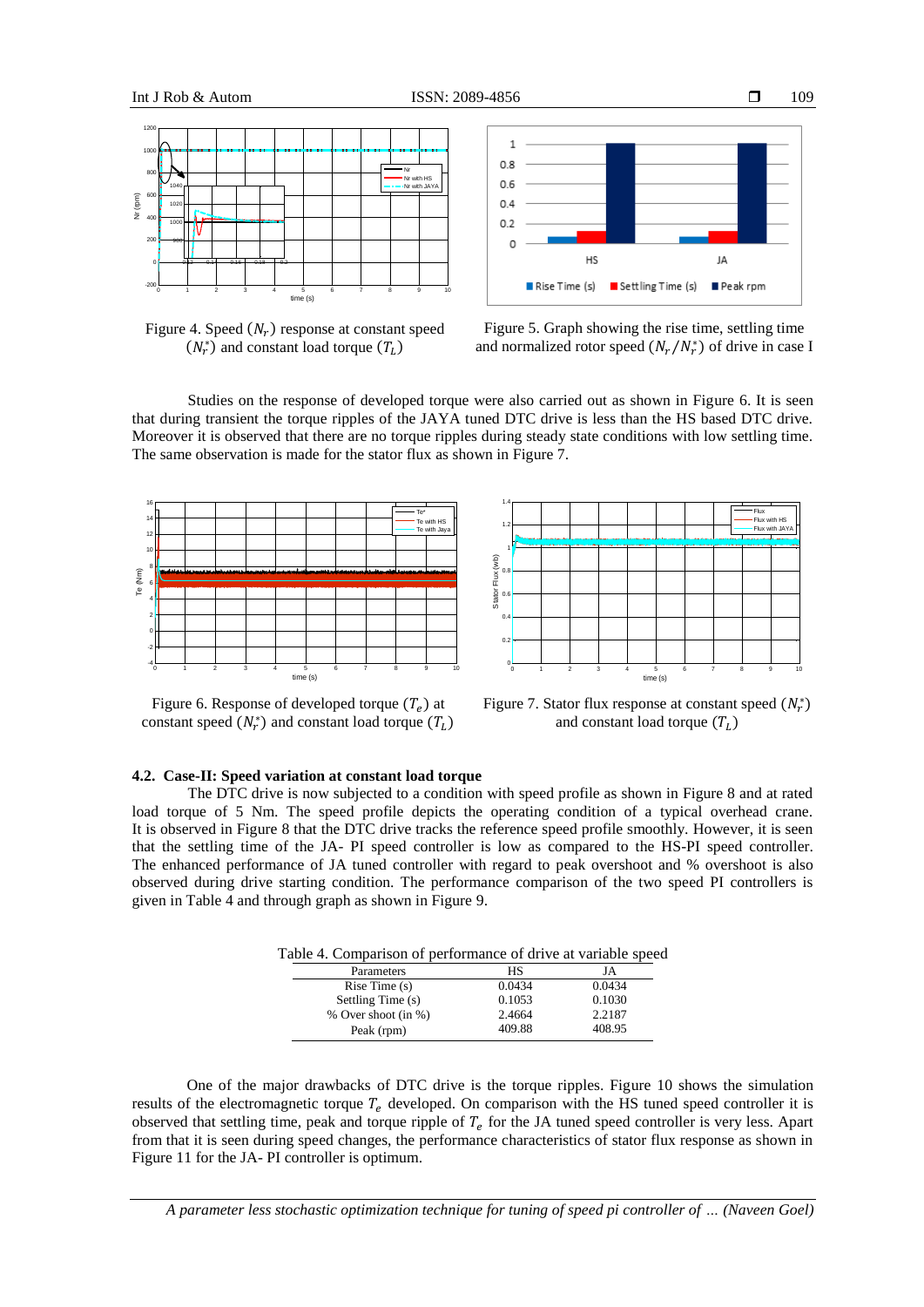$\Box$ 



Figure 8. Speed  $(N_r)$  response at variable speed  $(N_r^*)$  and constant load torque  $(T_L)$ 



Figure 10. Response of developed torque  $(T_e)$  at variable speed  $(N_r^*)$  and constant load torque  $(T_L)$ 



Figure 9. Graph showing the rise time, settling time and normalized rotor speed  $(N_r / N_r^*)$  of drive in case II



Figure 11. Stator flux response at variable speed  $(N_r^*)$  and constant load torque  $(T_L)$ 

## **4.3. Case-III: Constant speed and variable load torque**

In this case the DTC drive operates at constant speed of 900 rpm but with variable load torque. The variable torque operating condition occurs for a roller motor drive in steel industries or a conveyor drive in material handling plant. Initially drive runs at no load till 4 s, after that the load torque increases to 2 Nm till 7 s. At 7 s torque is again increased to 4 Nm till the end of the simulation.

The simulation result of speed response is shown in Figure 12. During step changes in load torque there is a small variation in speed. It is observed that with JA optimization the effect of load torque variation is less as compared to HS technique. During the start, at no load the settling time of motor is 11.06 % less as compared to HS, which is a tremendous difference. Not only the settling time but peak over shoot is also 22.7 % less with JA. The rise time, settling time and peak over shoot (with respect to the reference speed) graphs shown in Figure 13. The performance analysis of the DTC drive for the two optimized speed controller is shown in Table 5 with the corresponding graphs. The simulation results for the  $T_e$  developed and the stator flux as shown in Figure 14 and 15 shows better performance of the JA tuned PI controller especially during transient condition.



1  $0.5$  $HS$ JA Rise Time (s) Settling Time (s) Peak rpm

Figure 12. Speed  $(N_r)$  response at constant speed  $(N_r^*)$  and variable load torque  $(T_L)$ 

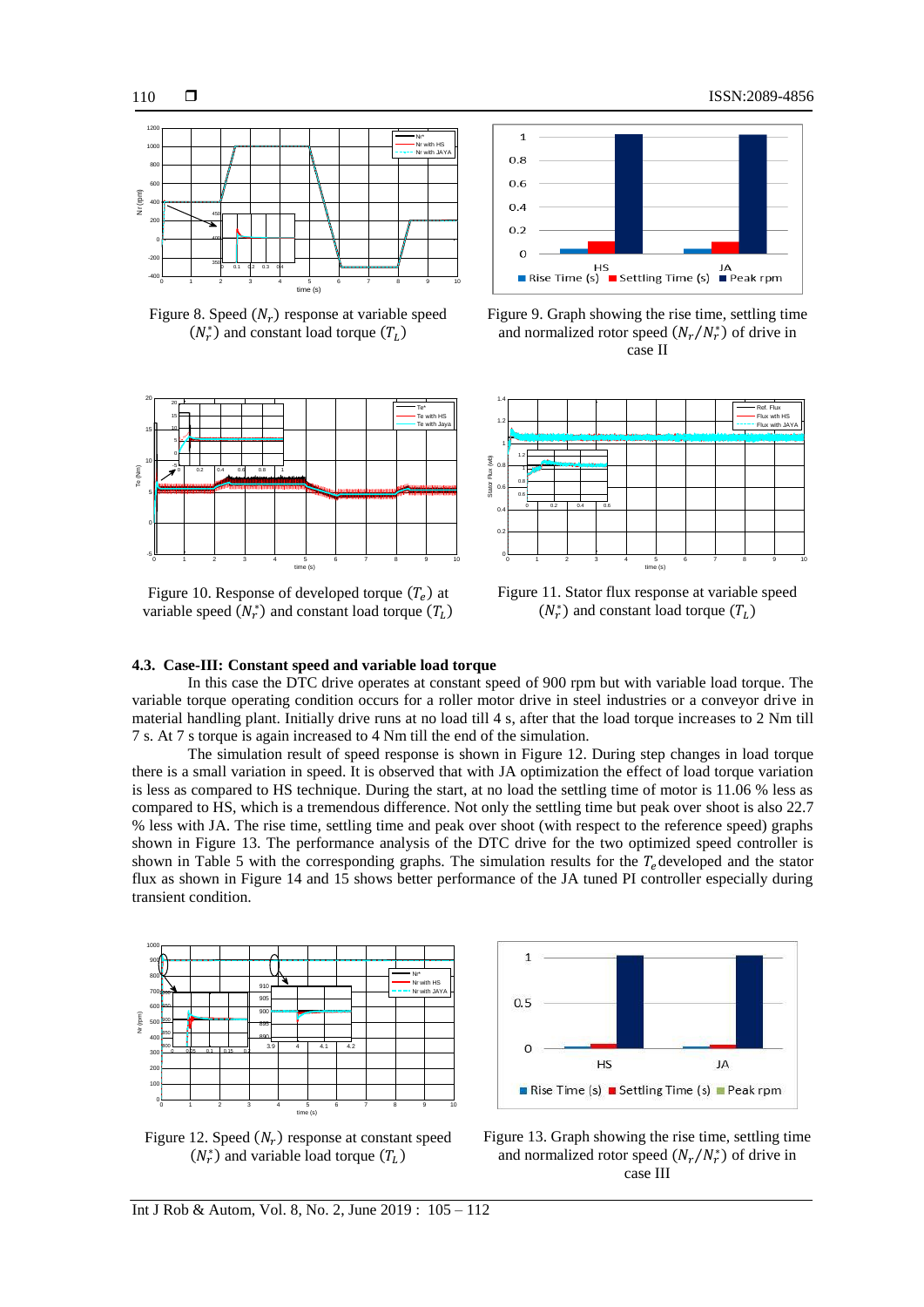



Figure 14. Response of developed torque  $(T_e)$  at constant speed  $(N_r^*)$  and variable load torque  $(T_L)$ 

Figure 15. Stator flux response at constant speed  $(N_r^*)$  and variable load torque  $(T_L)$ 

Table 5. Comparison of performance of drive at constant speed and variable load torque

| Parameters          | НS     | JA     |
|---------------------|--------|--------|
| Rise Time(s)        | 0.0300 | 0.0300 |
| Settling Time (s)   | 0.0505 | 0.0449 |
| % Over shoot (in %) | 2.8640 | 2.6370 |
| Peak (rpm)          | 925.86 | 923.72 |

## **5. CONCLUSION**

This paper has presented a parameter less optimization algorithm for tuning the gains of the speed controller of modified DTC drive. The investigations carried out clearly shows that where frequent changes in operating condition occur, the performance of the proposed JAYA tuned speed PI controller is better than the Harmony search tune PI controller. It is seen from the results that the peak overshoot, rise time, or the settling time in the tracking of speed response during load disturbance or change in drive speed profile is minimal. Also the reduction in ripple in the developed torque or stator flux is considerably less than that of the Harmony Search tuned modified DTC drive.

#### **REFERENCES**

- [1] K.J. Astrom and T. Hagglund, "PI Controllers: Theory, Design, and Tuning Instrument," Society of America.
- [2] [Rasmus K. Ursem and](https://www.sciencedirect.com/science/article/pii/S1568494603000486?via%3Dihub#!) Pierre Vadstrup, "Parameter identification of induction motors using stochastic optimization algorithms," Applied Soft Computing, vol. 4, no.1, pp. 49-64, 2004.
- [3] N. Rajasekar and K.Mohana Sundram, "Feedback controller design for variable voltage variable speed induction motor drive via Ant Colony Optimization," Applied Soft Computing, vol. 12, no. 8, pp. 2132-2136, 2012.
- [4] Mushtaq Najeeb, et al., "An Efficient Control Implementation for Inverter Based Harmony Search Algorithm," International Journal of Power Electronics and Drive Systems, vol. 8, no.1, pp. 279-289, 2017.
- [5] O. Roeva and T. Slavov, "Firefly Algorithm Tuning of PID Controller for Glucose Concentration Control during E. coli Fed-batch Cultivation Process" Proceedings of the Federated Conference on Computer Science and Information Systems, pp. 455-462, 2012.
- [6] E.S. Ali, "Speed control of DC series motor supplied by photovoltaic system via firefly algorithm," Neural Computing & Applications, vol. 26, no. 6, pp. 1321-1332.
- [7] Mohanasundaram Kuppusamy and Rajasekar Natarajan, "Genetic Algorithm Based Proportional Integral Controller Design for Induction Motor," Journal of Computer Science, vol. 7, no. 3, pp. 416-420, 2011.
- [8] M.M. Eissa, et al., "Optimum Induction Motor Speed Control Technique Using Genetic Algorithm," American Journal of Intelligent Systems, vol. 3, no. 1, pp. 1-12, 2013.
- [9] P. Brandstetter and M. Dobrovsky, "Speed Control of A.C. Drive with Induction Motor Using Genetic Algorithm," International Joint Conference CISIS'12-ICEUTE´12-SOCO´12 Special Sessions. Advances in Intelligent Systems and Computing, vol.189, Springer, Berlin, Heidelberg, 2013.
- [10] R. Essakiraj, et al., "Speed Control of Induction Machines Using GA Based PID Controller," Middle-East Journal of Scientific Research, vol. 23, (Sensing, Signal Processing and Security), pp. 164-169, 2015.
- [11] J.C. Basilio and S.R. Matos, "Design of PI and PID Controllers with Transient Performance Specification," IEEE Transactions on Education, vol. 45, no. 4, pp. 364-370, 2002.
- [12] S. Rao and T.V. Kumar, "Direct Torque Control of Induction Motor Drives for Optimum Stator Flux and Torque Ripple," IEEE PEDS . Singapore, pp. 952-955. 2011.
- [13] L. Tang and M.F. Rahman, "A New Direct Torque Control Strategy for Flux and Torque Ripple Reduction for Induction Motors Drive-a Matlab/Simulink Model," (IEMDC 2001). IEEE International Electric Machines and Drives Conference, Cambridge, MA, pp. 884-890, 2001.

*A parameter less stochastic optimization technique for tuning of speed pi controller of … (Naveen Goel)*